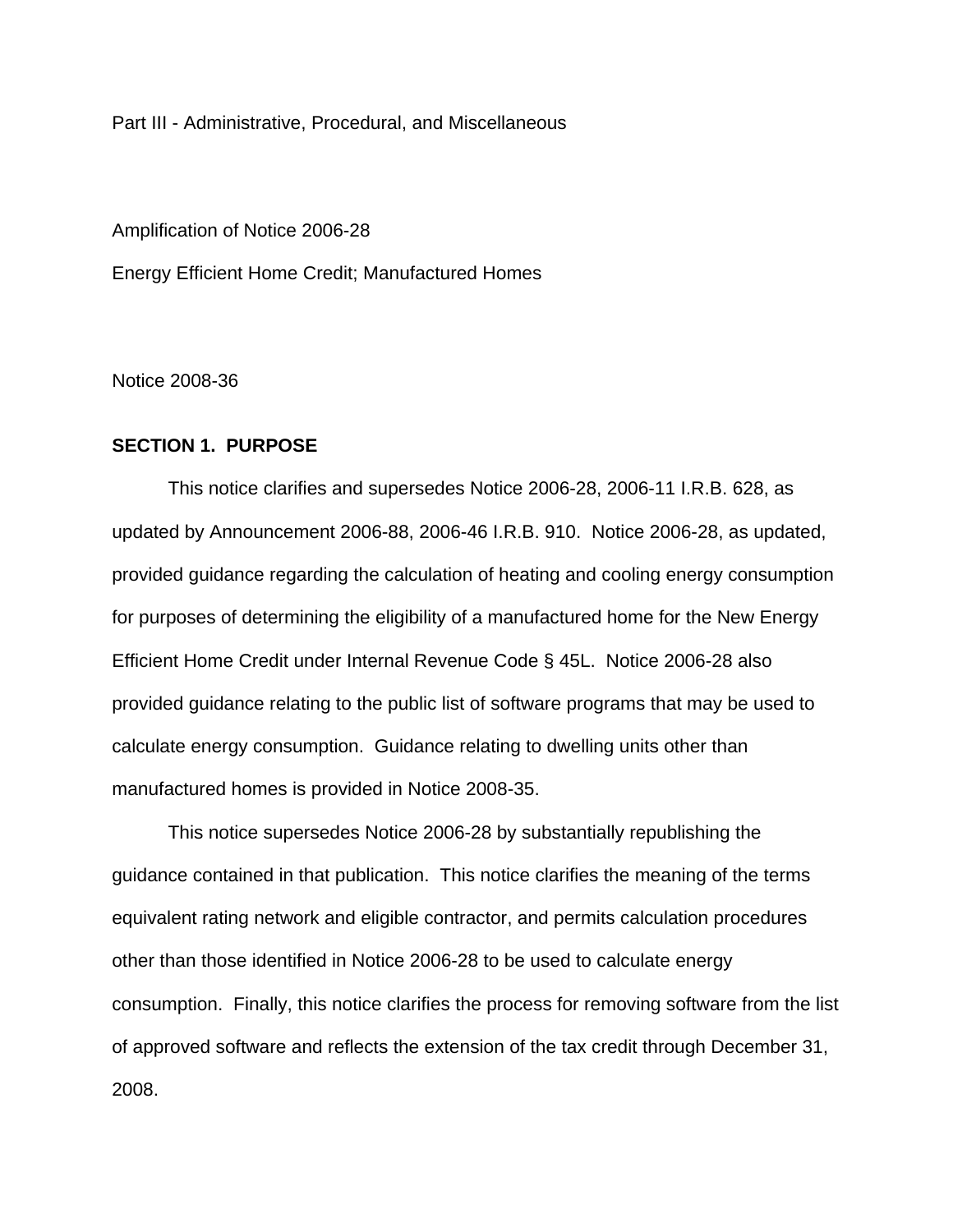## **SECTION 2. BACKGROUND**

.01 In General. Section 45L provides a credit to an eligible contractor who constructs a qualified energy efficient home. For qualified energy efficient homes that are manufactured homes, the amount of the credit is \$1,000 or \$2,000, depending on the energy savings that are achieved. A manufactured home qualifies for the credit if:

(1) It is located in the United States;

(2) Its construction is substantially completed after August 8, 2005;

(3) It meets the energy saving requirements of  $\S$  45L(c)(2) or (3); and

(4) It is acquired, directly or indirectly, from the eligible contractor after December 31, 2005, and before January 1, 2009, for use as a residence.

.02 Energy Saving Requirements. To meet the energy saving requirements of § 45L(c)(2) or (3), a manufactured home must meet one of the following standards:

(1) To meet the energy saving requirements of  $\S$  45L(c)(2) and qualify for the \$2,000 credit, a manufactured home must be certified to provide a level of heating and cooling energy consumption that is at least 50 percent below that of a reference dwelling unit constructed in accordance with the standards of § 404 of the 2004 Supplement to the 2003 International Energy Conservation Code (2004 IECC Supplement), and to have building envelope component improvements that provide for a level of heating and cooling energy consumption that is at least 10 percent below that of a reference dwelling unit (see section 3 of this Notice).

(2) To meet the energy saving requirements of  $\S$  45L(c)(3) and qualify for the \$1,000 credit, a manufactured home must either--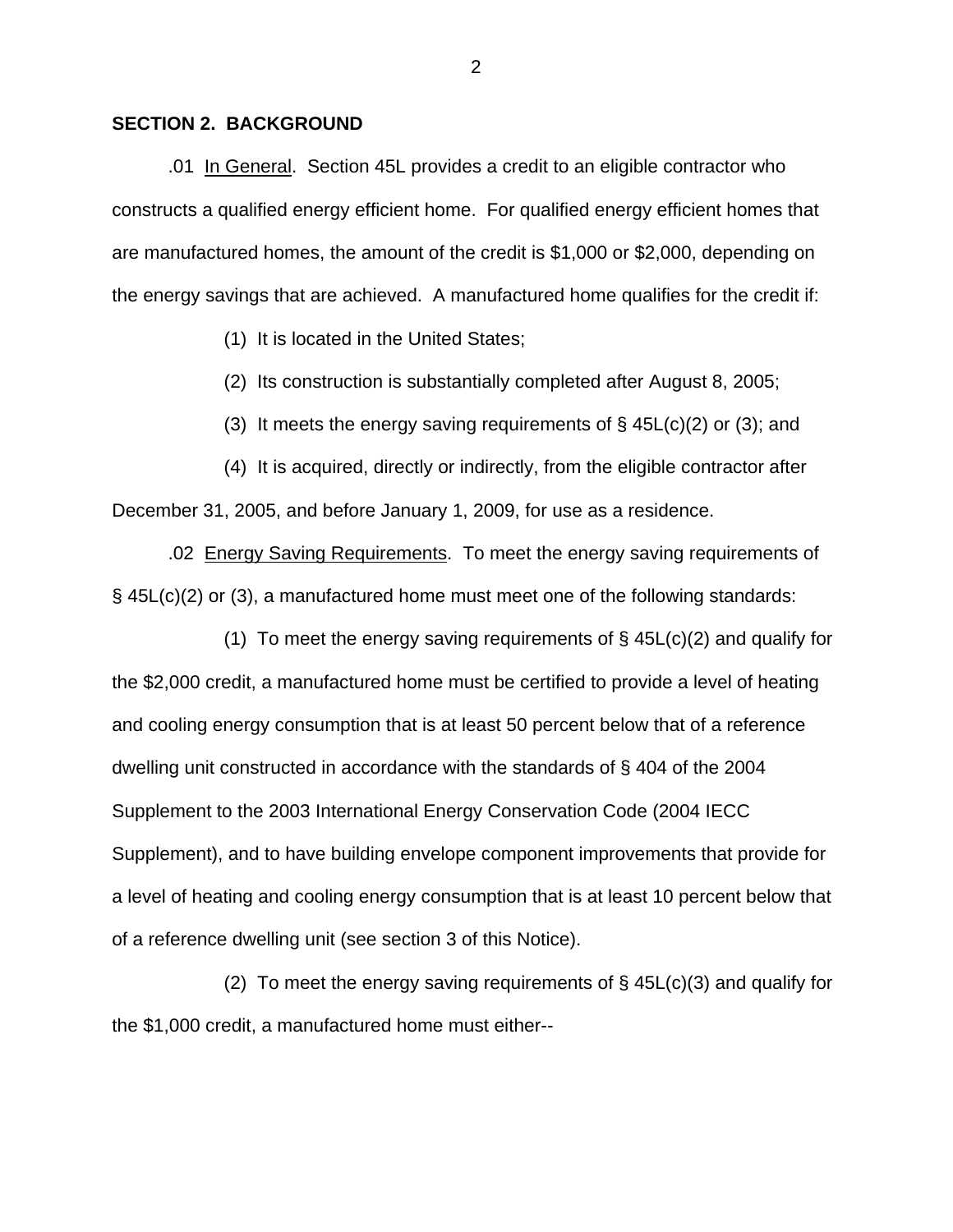(a) be certified to provide a level of heating and cooling energy consumption that is at least 30 percent below that of a reference dwelling unit constructed in accordance with the standards of § 404 of the 2004 IECC Supplement, and to have building envelope component improvements that provide for a level of heating and cooling energy consumption that is at least 10 percent below that of a reference dwelling unit; or

(b) meet the current requirements established by the Administrator of the Environmental Protection Agency under the ENERGY STAR<sup>®</sup> Labeled Homes Program in effect on the date construction is substantially completed (see section 4 of this Notice).

 .03 Calculation Procedures. For purposes of section 2.02 of this notice, heating and cooling energy consumption must be calculated in accordance with the procedures prescribed in Residential Energy Services Network (RESNET) Publication No. 05-001 (Nov. 17, 2005) or No. 06-001 (June 1, 2006) or in accordance with an equivalent calculation procedure.

.04 Acquired from Eligible Contractor. A qualified energy efficient manufactured home is acquired directly from an eligible contractor for use as a residence if the person that produced the manufactured home sells or leases the manufactured home to another person for use as a residence. A qualified energy efficient manufactured home is acquired indirectly from an eligible contractor for use as a residence if the person that produced the manufactured home sells the manufactured home to an intermediary and the intermediary (or the last of multiple intermediaries) sells or leases the manufactured home to another person for use as a residence. A qualified energy efficient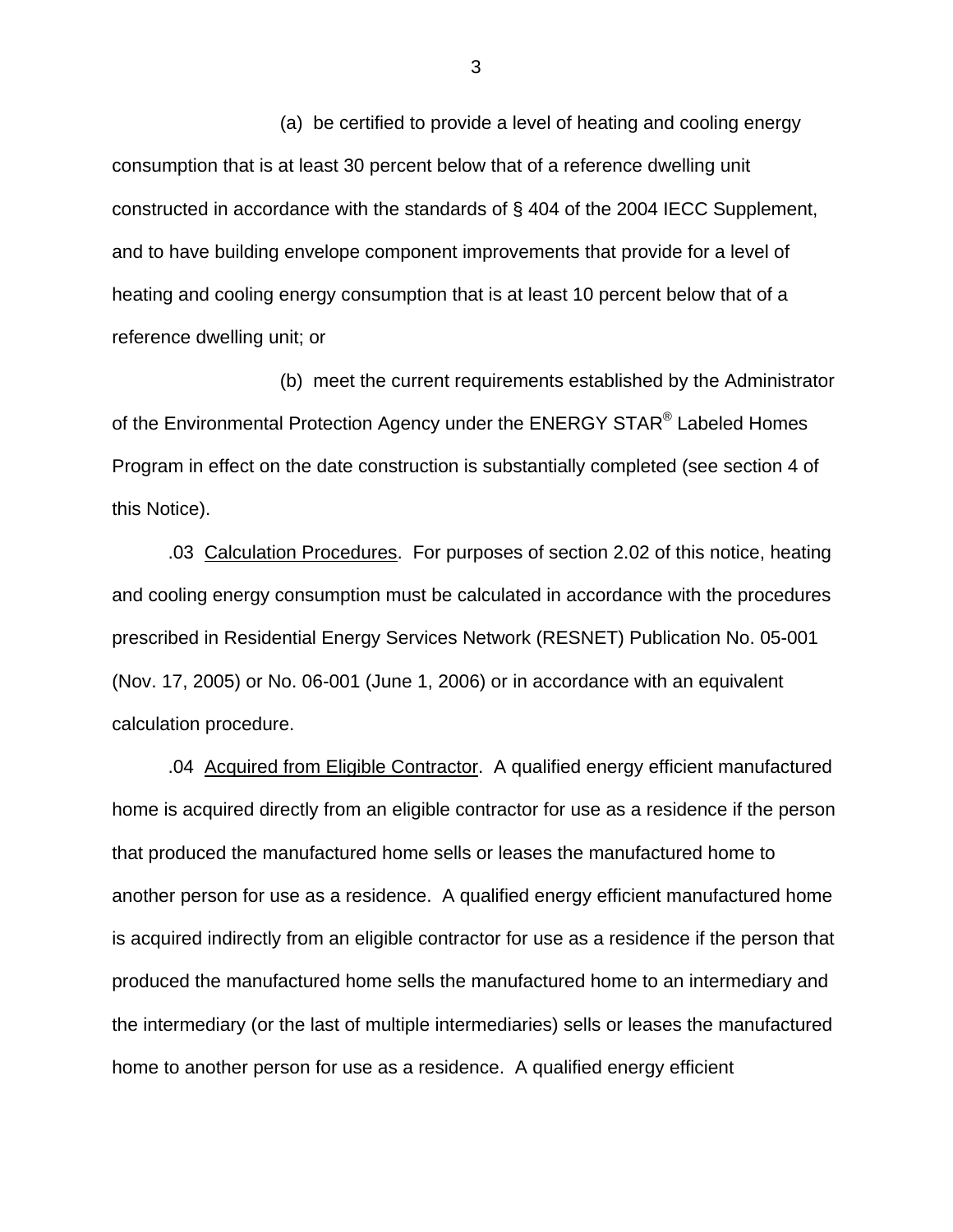manufactured home is not acquired from an eligible contractor if the person that produced the manufactured home retains the manufactured home for use as a residence. For example, a qualified energy efficient manufactured home is acquired from an eligible contractor in the following situations:

 (1) A person produces a qualified energy efficient manufactured home and then sells the manufactured home to the homeowner.

 (2) A person produces a qualified energy efficient manufactured home and then leases the manufactured home to the lessee or tenant.

(3) A person hires a third party contractor to produce a qualified energy efficient manufactured home and then sells the manufactured home to the homeowner. (See section 5.01(5) of this notice for guidance regarding the person treated as the eligible contractor in this case.)

 (4) A person that produces a manufactured home sells the home to a dealer of manufactured homes and the dealer sells the manufactured home to another person for use as a residence. (See section 7.01 of this notice for a rule permitting an eligible contractor to rely on a dealer's statement concerning a sale by the dealer.)

#### **SECTION 3. REQUIREMENTS TO CLAIM THE \$2,000 CREDIT**

An eligible contractor must obtain the certification required under § 45L(c)(2) with respect to a manufactured home from an eligible certifier before claiming the \$2,000 energy efficient home credit with respect to the manufactured home. An eligible contractor is not required to file the certification with the return on which the credit is claimed. However, § 1.6001-1(a) of the Income Tax Regulations requires that taxpayers maintain such books and records as are sufficient to establish the entitlement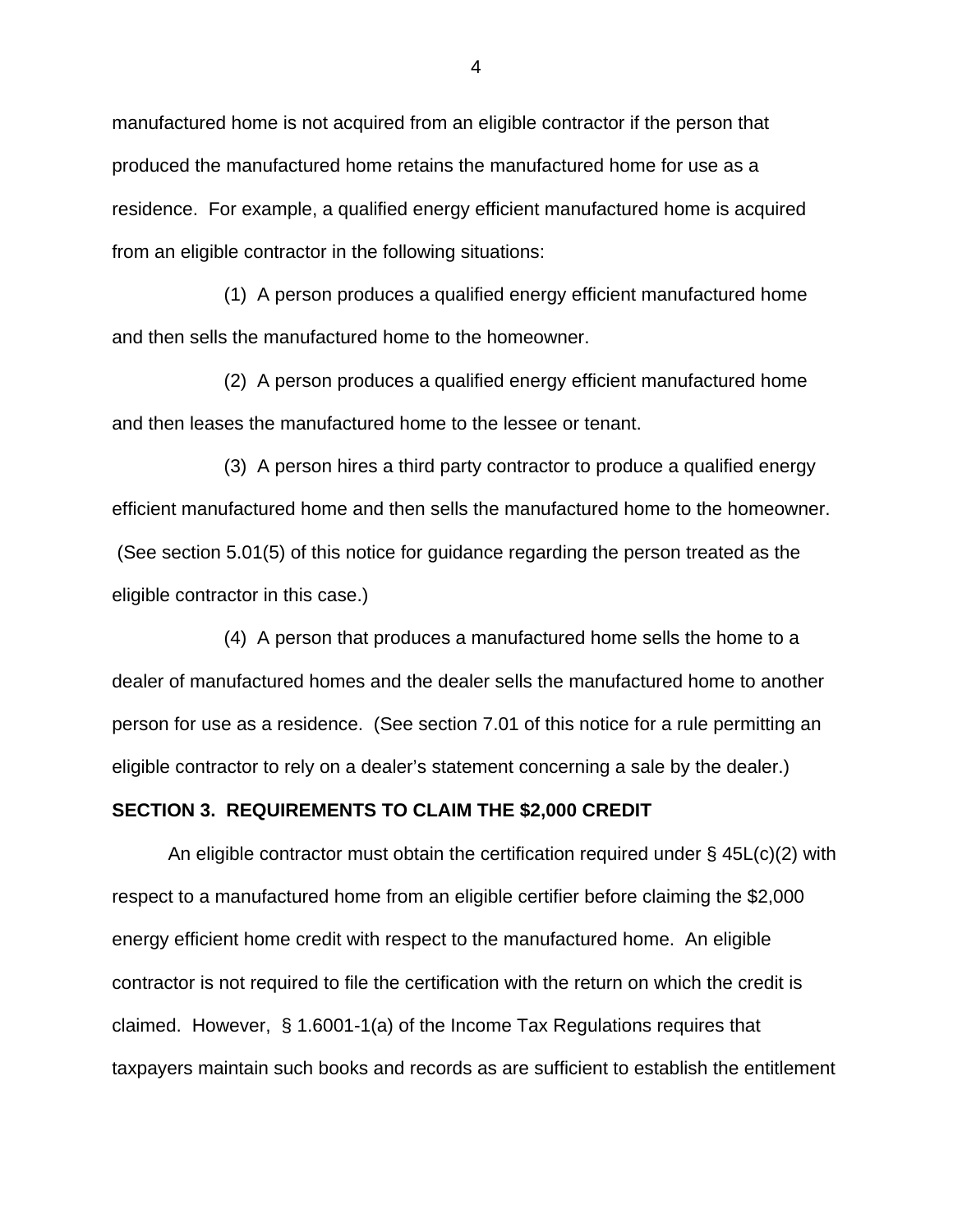to, and amount of, any credit claimed by the taxpayer. Accordingly, an eligible contractor claiming a \$2,000 credit under § 45L should retain the certification as part of the eligible contractor's records to satisfy this requirement. The certification will be treated as satisfying the requirements of  $\S$  45L(c)(2) if all construction has been performed in a manner consistent with the design specifications provided to the eligible certifier and the certification contains all of the following:

.01 The name, address, and telephone number of the eligible certifier.

.02 The manufactured home's serial or other identification number.

.03 A statement by the eligible certifier that--

(1) The manufactured home has a projected level of annual heating and cooling energy consumption that is at least 50 percent below the annual level of heating and cooling energy consumption of a reference dwelling unit in the same climate zone;

(2) Building envelope component improvements alone account for a level of annual heating and cooling energy consumption that is at least 10 percent below the annual level of heating and cooling energy consumption of a reference dwelling unit in the same climate zone; and

(3) Heating and cooling energy consumption have been calculated in the manner prescribed in section 2.03 of this notice.

 .04 A statement by the eligible certifier that inspections of the manufactured home (or of other manufactured homes under the sampling protocol described below) performed by the eligible certifier after installation on the permanent site have confirmed that such heating and cooling energy consumption complies with the design specifications provided to the eligible certifier. With respect to manufacturers that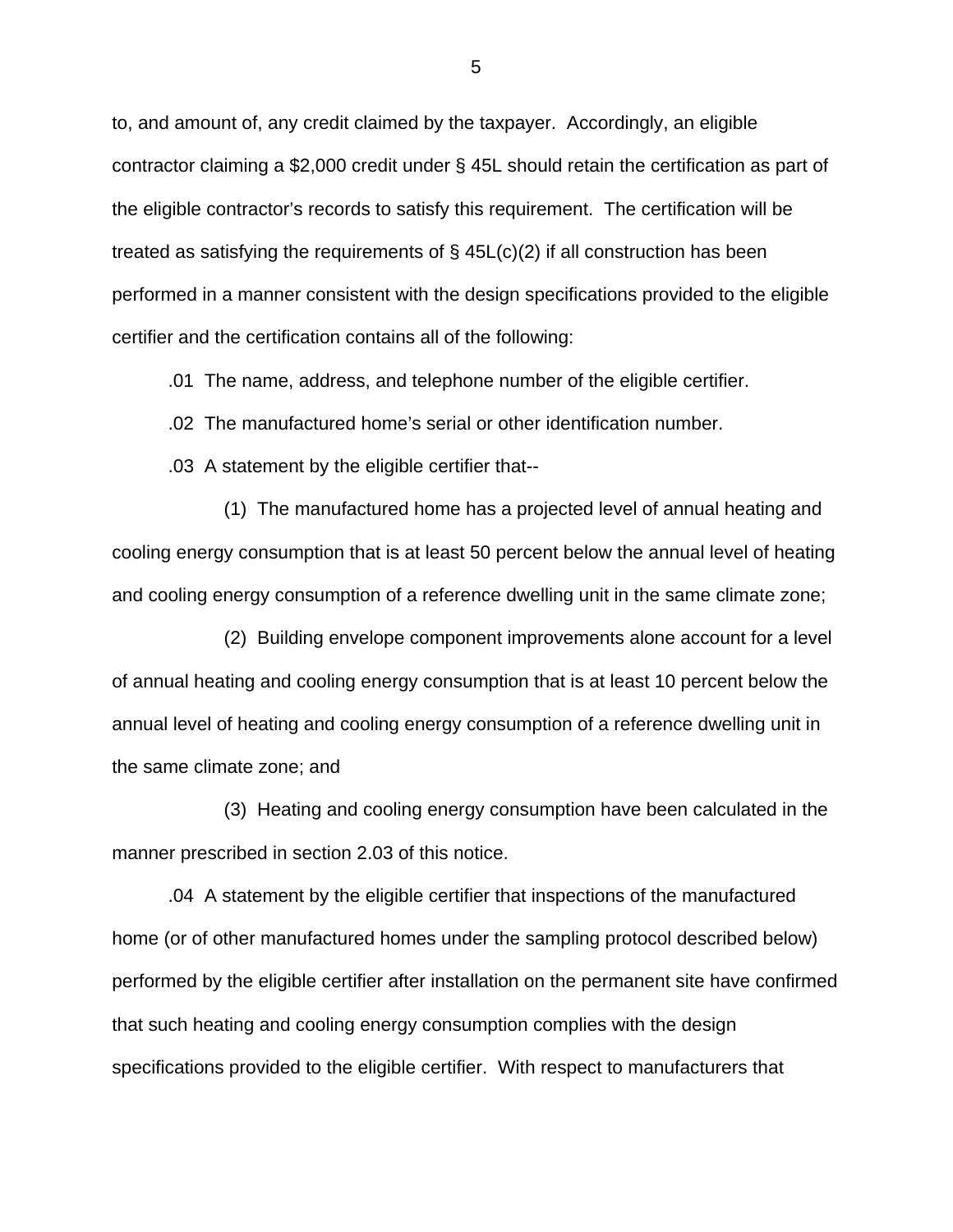produce at least 85 homes during a twelve-month period, the eligible certifier may use the sampling protocol found in the current standards of the ENERGY STAR<sup>®</sup> Qualified Manufactured Homes – Design, Manufacturing, Installation, and Certification Procedures, located at the following web address:

[http://www.energystar.gov/index.cfm?c=bldrs\\_lenders\\_raters.pt\\_builder\\_manufactured](http://www.energystar.gov/index.cfm?c=bldrs_lenders_raters.pt_builder_manufactured)

.05 A list identifying--

(1) The manufactured home's energy efficient building envelope components and their respective energy performance rating as required by § 401.3 of the 2004 IECC Supplement; and

(2) The energy efficient heating and cooling equipment installed in the manufactured home and the energy efficiency performance of such equipment as rated under applicable Department of Energy Appliance Standards test procedures.

.06 Identification of the listed software program used to calculate energy consumption (see section 6 of this notice).

.07 A declaration, applicable to the certification and any accompanying documents, signed by a person currently authorized to bind the eligible certifier in these matters, in the following form:

"Under penalties of perjury, I declare that I have examined this certification, including accompanying documents, and to the best of my knowledge and belief, the facts presented in support of this certification are true, correct, and complete."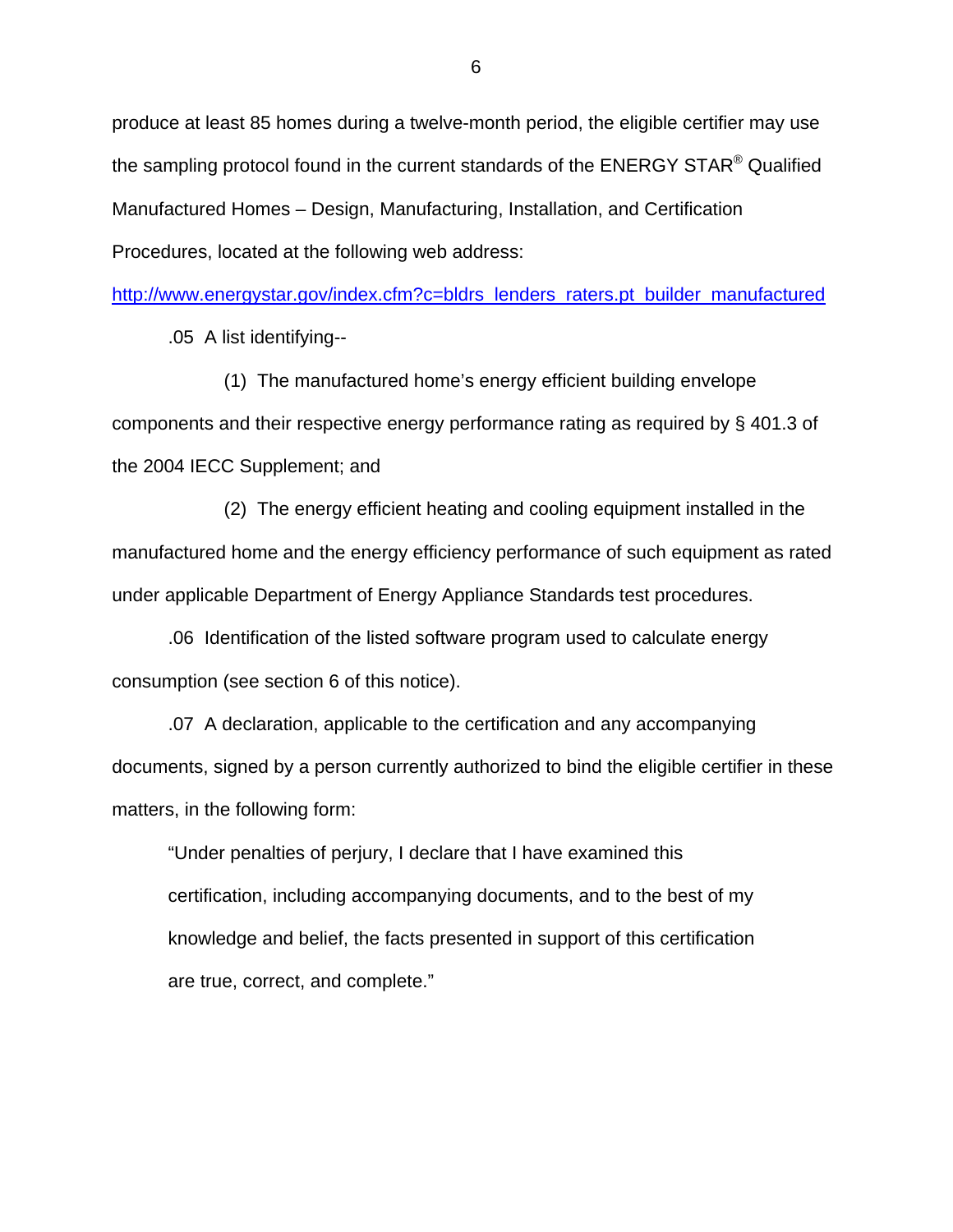### **SECTION 4. REQUIREMENTS TO CLAIM THE \$1,000 CREDIT**

.01 Certified Homes. Except as provided in section 4.02 of this notice, an eligible contractor must obtain the certification required under  $\S$  45L(c)(3)(A) with respect to a manufactured home from an eligible certifier before claiming the \$1,000 energy efficient home credit with respect to the manufactured home. An eligible contractor is not required to attach the certification to the return on which the credit is claimed. However, § 1.6001-1(a) requires that taxpayers maintain such books and records as are sufficient to establish the entitlement to, and amount of, any credit claimed by the taxpayer. Accordingly, an eligible contractor claiming a \$1,000 credit under § 45L should retain the certification as part of the eligible contractor's records to satisfy this requirement. The certification will be treated as satisfying the requirements of  $\S$  45L(c)(3)(A) if all construction has been performed in a manner consistent with the design specifications provided to the eligible certifier and the certification contains all of the following:

(1) The name, address, and telephone number of the eligible certifier.

(2) The manufactured home's serial or other identification number.

(3) A statement by the eligible certifier that--

(a) The manufactured home has a projected level of annual heating and cooling energy consumption that is at least 30 percent below the annual level of heating and cooling energy consumption of a reference dwelling unit in the same climate zone;

(b) Building envelope component improvements alone account for a level of annual heating and cooling energy consumption that is at least 10 percent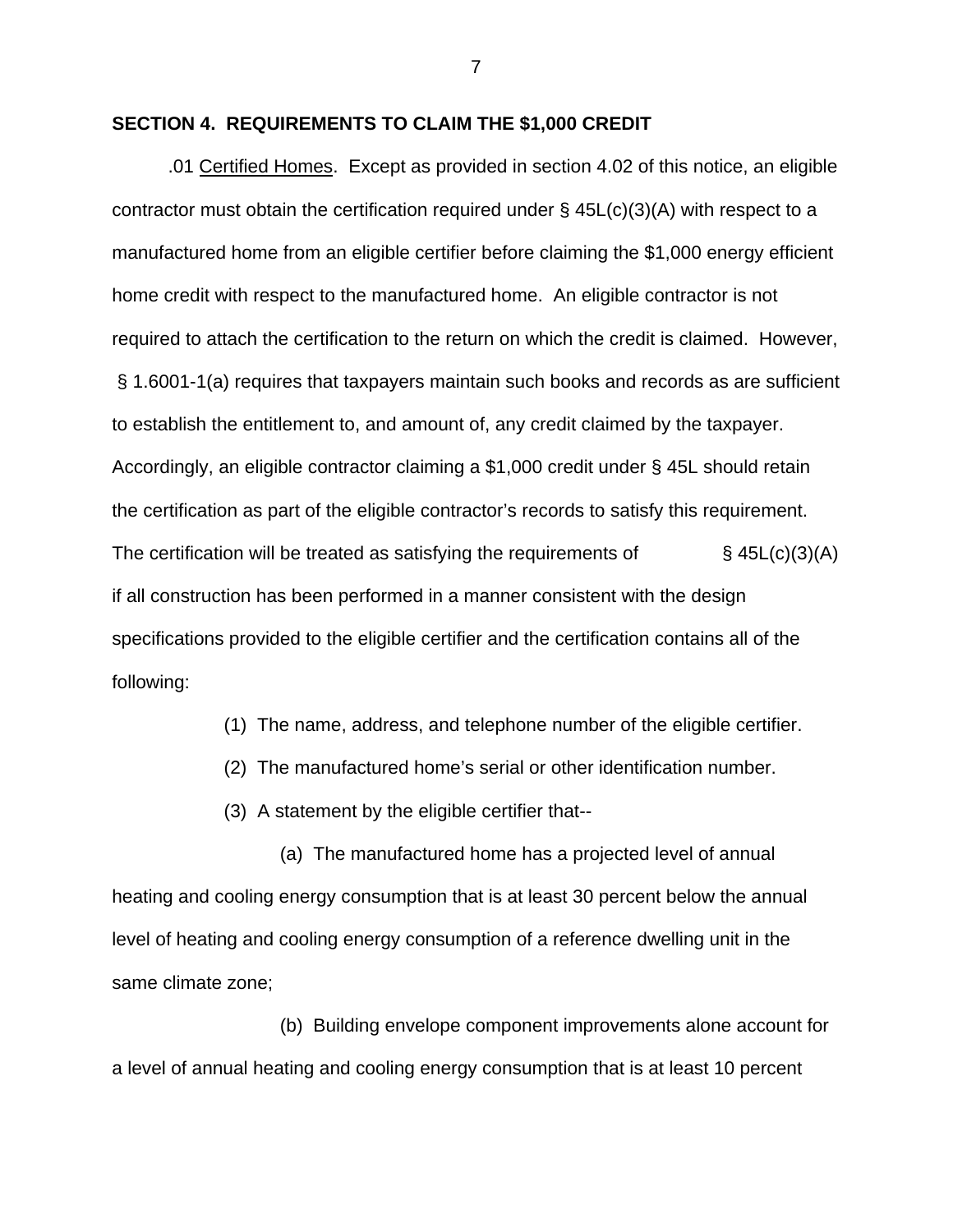below the annual level of heating and cooling energy consumption of a reference dwelling unit in the same climate zone; and

(c) Heating and cooling energy consumption have been calculated in the manner prescribed in section 2.03 of this notice.

 (4) A statement by the eligible certifier that field inspections of the manufactured home (or of other manufactured homes under the sampling protocol described below) performed by the eligible certifier after installation on the permanent site have confirmed that such heating and cooling energy consumption complies with the design specifications provided to the eligible certifier. With respect to manufacturers that produce at least 85 homes during a twelve-month period, the certifier may use the sampling protocol found in the current standards of the current  $ENERGY STAR<sup>®</sup>$ Qualified Manufactured Homes: Guide for Retailers, located at the following web address:

[http://www.energystar.gov/index.cfm?c=bldrs\\_lenders\\_raters.pt\\_builder\\_manufactured](http://www.energystar.gov/index.cfm?c=bldrs_lenders_raters.pt_builder_manufactured)

(5) A list identifying--

(a) The manufactured home's energy efficient building envelope components and their respective energy performance rating as required by § 401.3 of the 2004 IECC Supplement; and

(b) The energy efficient heating and cooling equipment installed in the manufactured home and the energy efficiency performance of such equipment as rated under applicable Department of Energy Appliance Standards test procedures.

(6) Identification of the listed software program used to calculate energy consumption (see section 6 of this notice).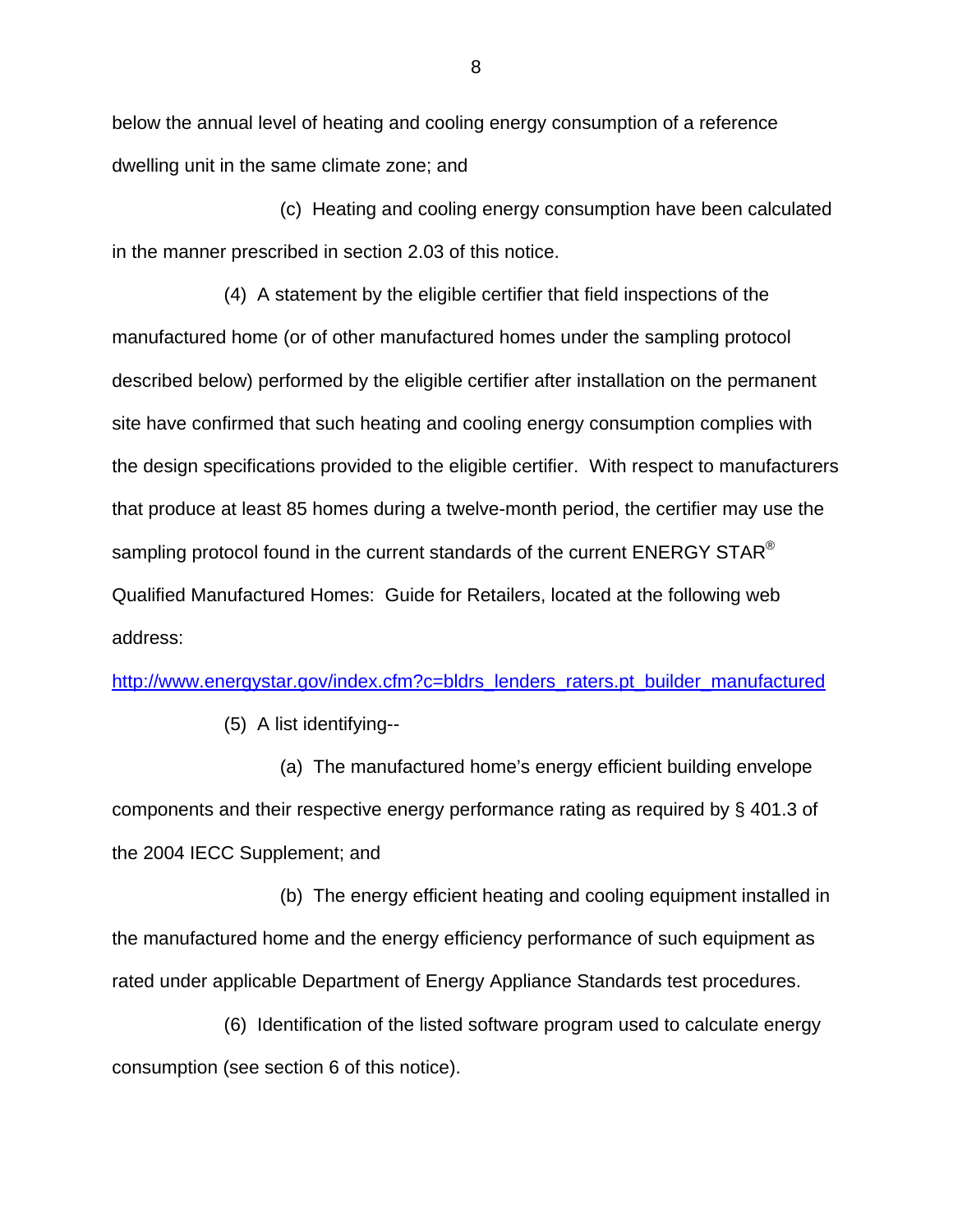(7) A declaration, applicable to the certification and any accompanying documents, signed by a person currently authorized to bind the eligible certifier in these matters, in the following form:

"Under penalties of perjury, I declare that I have examined this certification, including accompanying documents, and to the best of my knowledge and belief, the facts presented in support of this certification are true, correct, and complete."

 .02 Energy Star Homes. An eligible contractor may claim the \$1,000 energy efficient home credit with respect to a manufactured home by meeting the applicable certification requirements established by the Administrator of the Environmental Protection Agency under the ENERGY STAR® Labeled Homes Program in effect on the date construction is substantially completed.

#### **SECTION 5. DEFINITIONS**

.01 The following definitions apply for purposes of this notice:

 (1) Building envelope components are basement walls, exterior walls, floor, roof, and any other building element that encloses conditioned space, including any boundary between conditioned space and unconditioned space.

 (2) A climate zone is a geographical area within which all locations have similar long-term climate conditions as defined in Chapter 3 of the 2004 IECC Supplement.

 (3) A dwelling unit is a single unit providing complete independent living facilities for one or more persons, including permanent provisions for living, sleeping, eating, cooking, and sanitation, within a building that is not more than three stories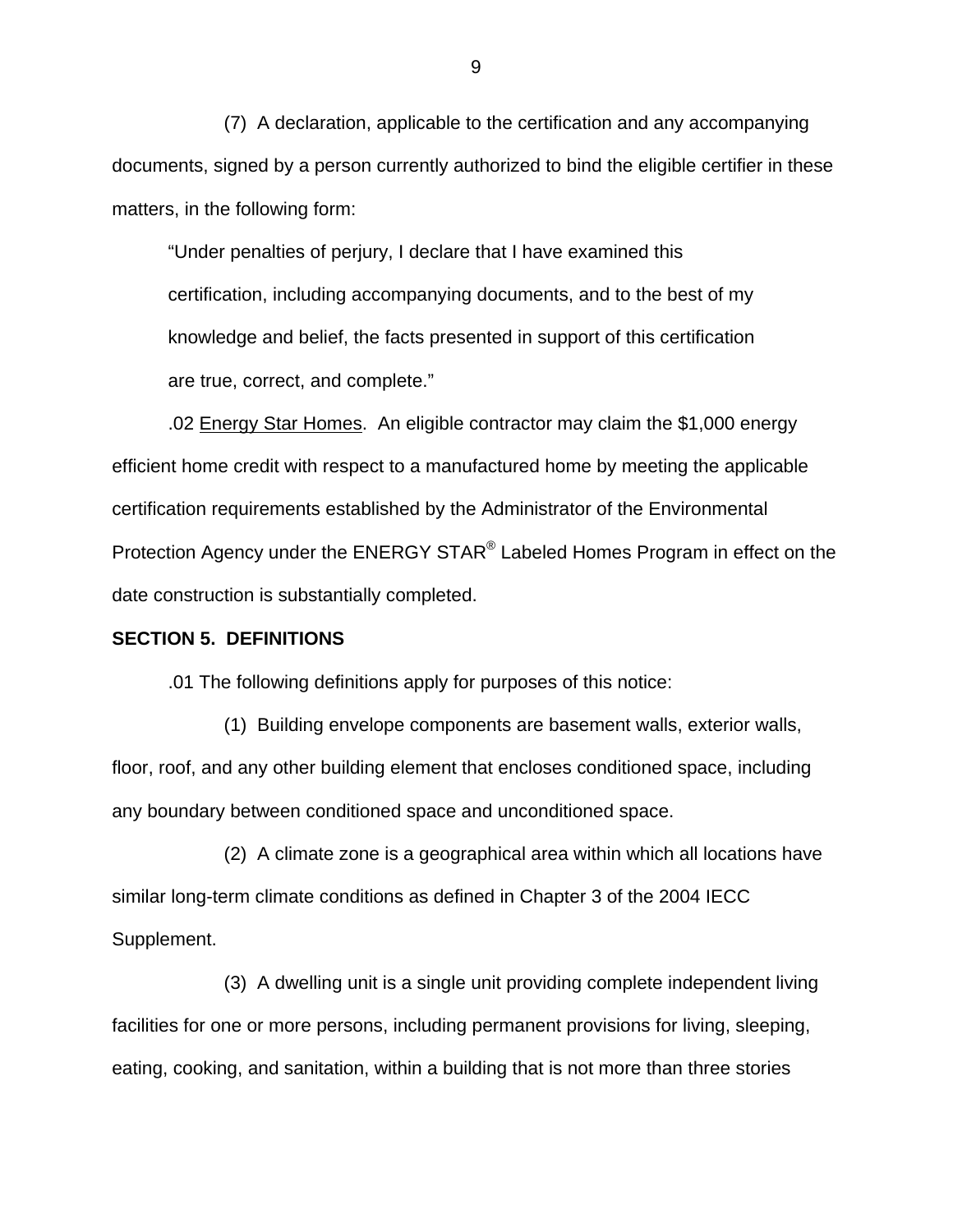above grade in height.

 (4) An eligible certifier is a person that is not related (within the meaning of § 45(e)(4)) to the eligible contractor and has been accredited or otherwise authorized by RESNET (or an equivalent rating network) to use energy performance measurement methods approved by RESNET (or the equivalent rating network). An employee or other representative of a utility or local building regulatory authority qualifies as an eligible certifier if the employee or representative has been accredited or otherwise authorized by RESNET (or an equivalent rating network) to use the approved energy performance measurement methods.

 (5) An eligible contractor, in the case of a qualified energy efficient home that is a manufactured home, is the person that produced the manufactured home. A person must own and have a basis in the qualified energy efficient manufactured home during its production to qualify as an eligible contractor with respect to the manufactured home. For example, in the situation described in section 2.04(3) of this notice, if the person that hires the third party contractor to produce the manufactured home owns and has the basis in the home during its construction, the person that hires the third party contractor is the eligible contractor and the third party contractor is not an eligible contractor.

 (6) An equivalent calculation procedure is a procedure that produces results comparable to the results obtained under the procedures prescribed in Residential Energy Services Network (RESNET) Publication No. 05-001 (Nov. 17, 2005) or No. 06-001 (June 1, 2006).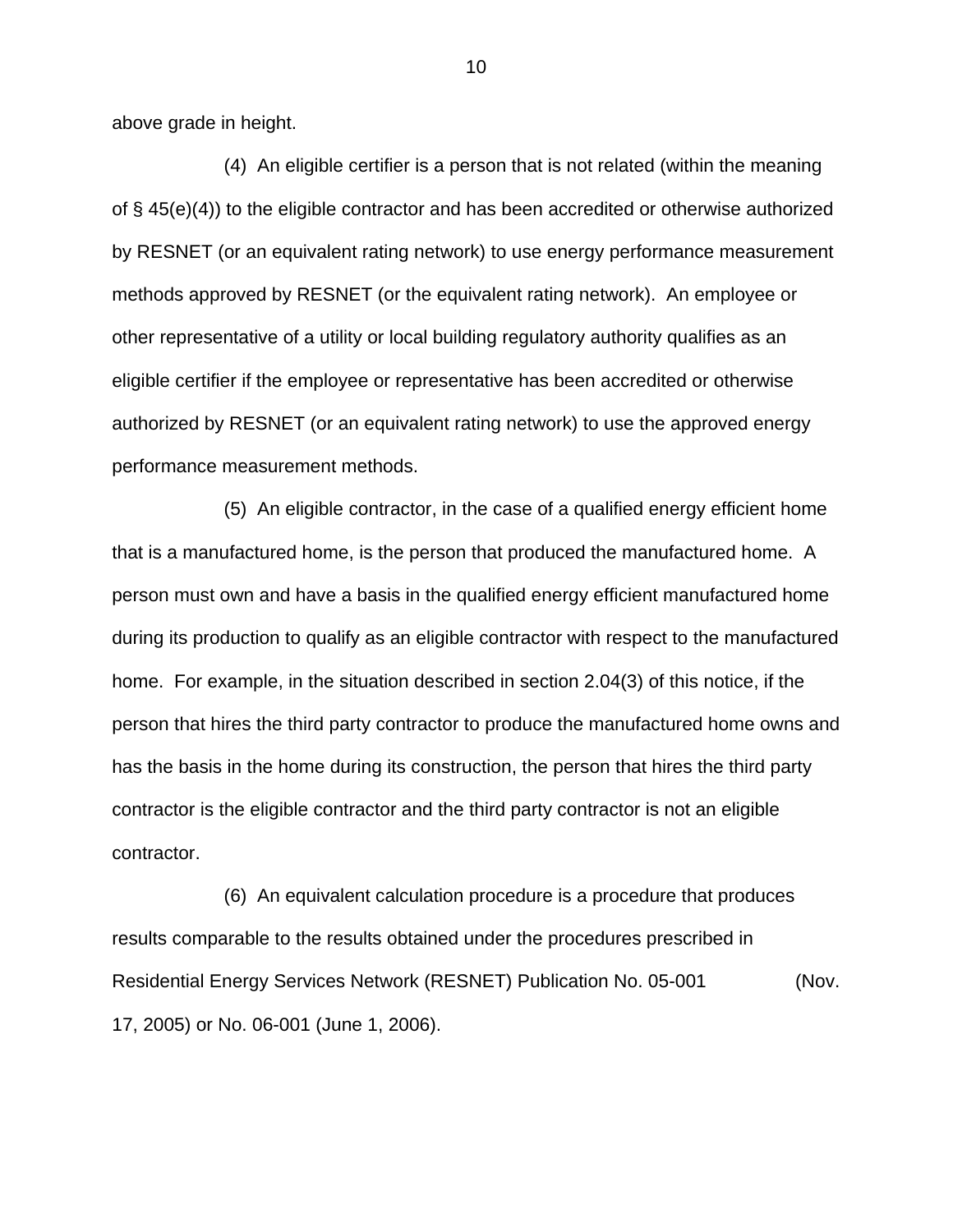(7) An equivalent rating network includes, in a state that has established energy efficiency standards under which a dwelling unit is required to achieve a specified aggregate level of heating and cooling energy consumption for any purpose (including compliance with building codes or eligibility for a state grant or tax credit), the state agency administering those standards. Thus, if the agency has accredited or otherwise authorized a person to use energy performance measurement methods approved by the agency for use in determining whether the state's energy efficiency standards are satisfied, the person so accredited or authorized qualifies as an eligible certifier.

 (8) A manufactured home is a dwelling unit constructed in accordance with the Federal Manufactured Home Construction and Safety Standards (24 C.F.R. 3280).

 (9) A qualified energy efficient manufactured home is a dwelling unit that qualifies for the credit under section 45L. See section 2.01 of this notice for the requirements that a dwelling unit must satisfy to qualify for the credit.

 (10) A reference dwelling unit is a dwelling unit that is similar in technical specifications and design to the manufactured home produced by the eligible contractor except that--

 (a) The reference dwelling unit is constructed in accordance with the minimum standards of Chapter 4 of the 2004 IECC Supplement;

 (b) The reference dwelling unit's air conditioners have a Seasonal Energy Efficiency Ratio (SEER) of 13, measured in accordance with 10 C.F.R. 430.23(m); and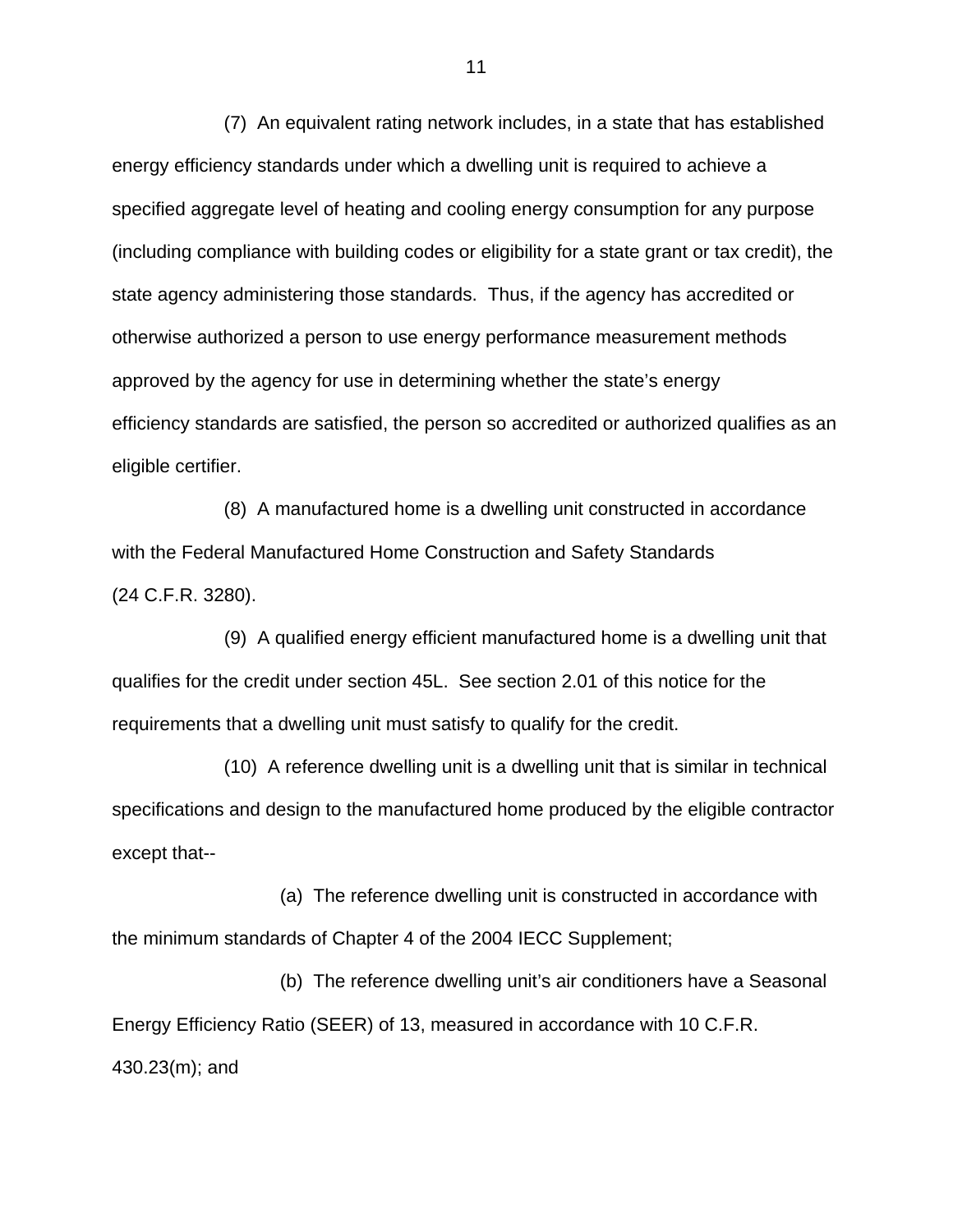(c) The reference dwelling unit's heat pumps have a SEER of 13 and a Heating Seasonal Performance Factor (HSPF) of 7.7, measured in accordance with 10 C.F.R. 430.23(m).

## **SECTION 6. SOFTWARE PROGRAMS**

 .01 In General. The Internal Revenue Service will create and maintain a public list of software programs that may be used to calculate energy consumption for purposes of providing certifications under sections 3 and 4 of this notice. This list of approved software may be found at:

<http://www.irs.gov/businesses/small/industries/article/0,,id=155445,00.html>

 .02 Requirements for Software Programs To Be Included on the Internal Revenue Service List. A software program will be included on the list created by the Internal Revenue Service if the software developer submits the following information to the Service and RESNET:

(1) The name, address, and telephone number of the software developer;

(2) The name or other identifier of the program as it will appear on the list;

(3) The test results, test runs, and the software program with which the test was conducted; and

(4) A declaration by the developer of the software program, made under penalties of perjury, that the software program--

 (i) Has satisfied all tests required to conform to the software accreditation process prescribed in Residential Energy Services Network (RESNET) Publication No. 05-001 (Nov. 17, 2005) or No. 06-001 (June 1, 2006); or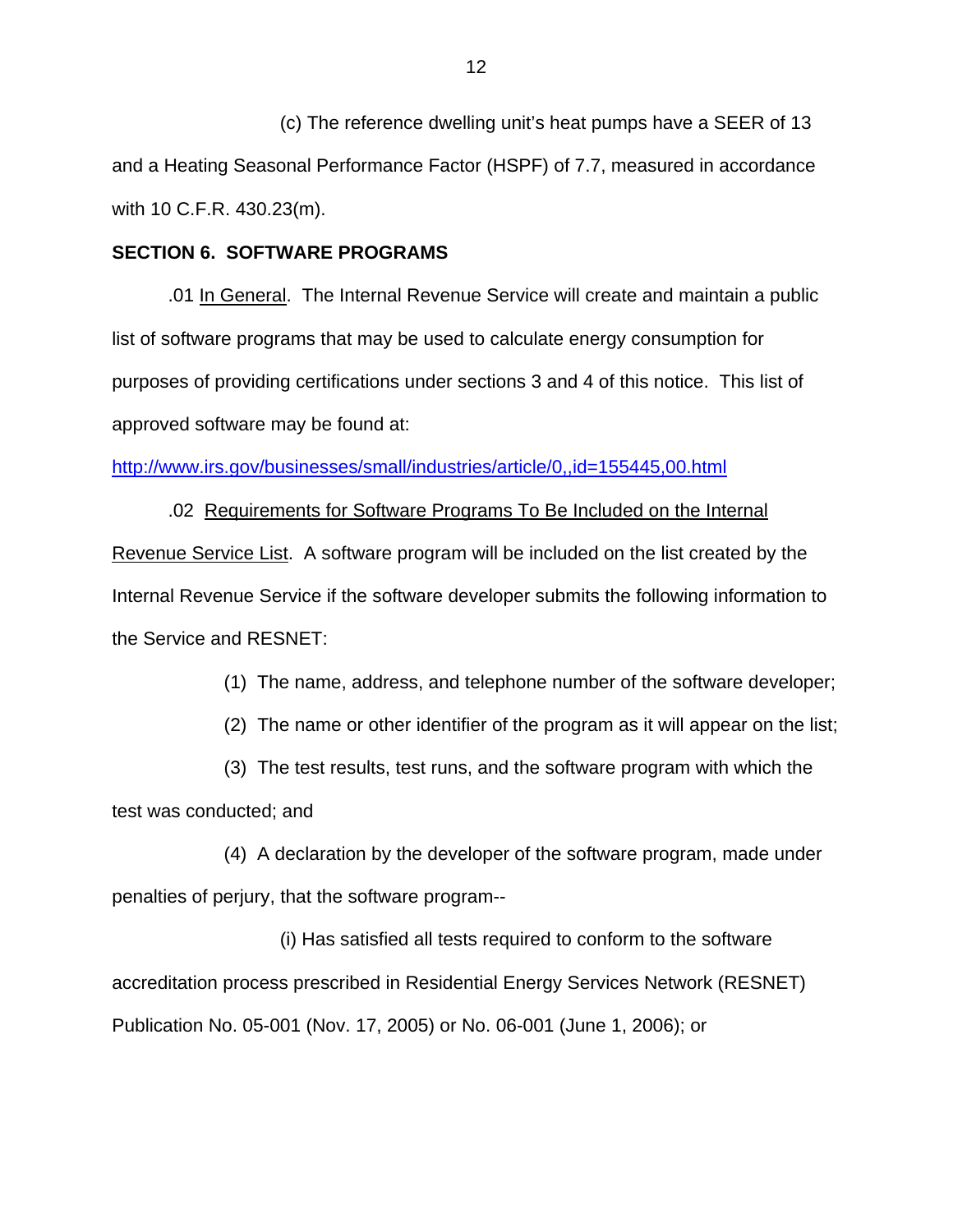(ii) Has satisfied all tests necessary to permit a determination that

the software program is sufficiently accurate to justify its use in calculating energy consumption for purposes of providing certifications under sections 3 and 4 of this notice.

.03 Addresses. Submissions under this section must be addressed as follows:

Submissions to the Service submitted by U. S. mail:

Internal Revenue Service Attn: Program Administrator CC:PSI:6, Room 5114 P.O. Box 7604 Ben Franklin Station Washington, DC 20044

Submissions to the Service submitted by a private delivery service:

|                        | Internal Revenue Service<br>Attn: Program Administrator<br>CC:PSI:6, Room 5114<br>1111 Constitution Ave., N.W.<br>Washington, DC 20224 |
|------------------------|----------------------------------------------------------------------------------------------------------------------------------------|
| Submissions to RESNET: | <b>Residential Energy Services Network</b><br>P.O. Box 4561<br>Oceanside, CA 92052-4561                                                |

.04 Original and Updated Lists. A software program was included on the original list if the software developer's submission was received before March 1, 2006. The list will be updated as necessary to reflect additions resulting from submissions received after February 28, 2006, and deletions resulting from removal of software from the list under section 6.05 of this notice.

.05 Removal from Published List. The Service may, upon examination (and after appropriate consultation with the Department of Energy), determine that a software program is not sufficiently accurate to justify its use in calculating energy consumption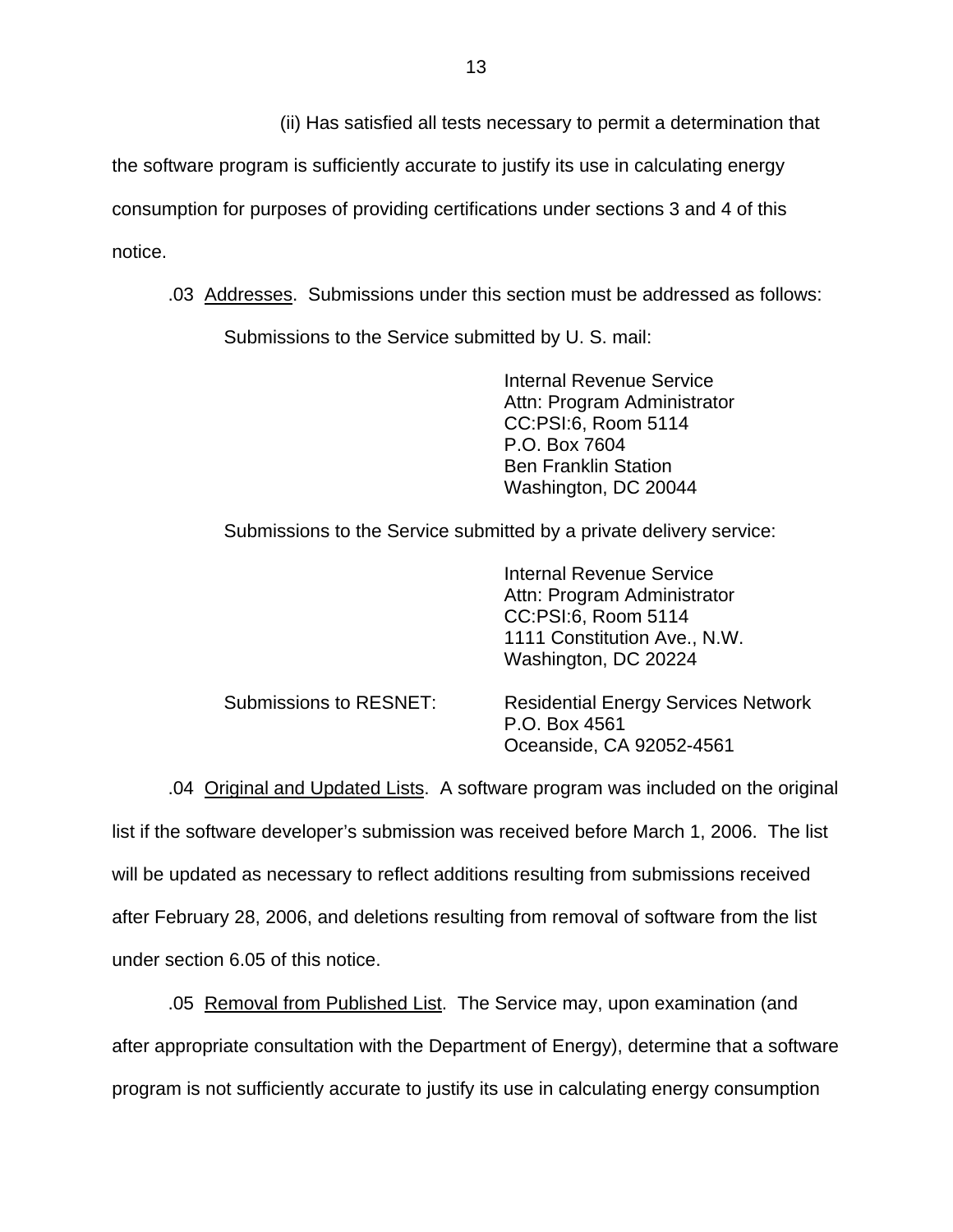for purposes of providing a certification under sections 3 and 4 of this notice and remove the software program from the published list. The Service may undertake an examination on its own initiative or in response to a public request supported by appropriate analysis of the software program's deficiencies.

.06 Effect of Removal from Published List. A software program may not be used to calculate energy consumption for purposes of providing a certification that satisfies the requirements of § 45L after the effective date of removal of the software from the published list. The removal will not affect the validity of any certification provided with respect to a manufactured home on or before the effective date of removal from the published list. Generally, notice that software is being removed from the published list will be provided at the site specified in section 6.01 of this notice at least sixty (60) days before the effective date of the removal.

.07 Public Availability of Information. RESNET may make available for public review any information provided to it under section 6.02 of this notice.

### **SECTION 7. SALES TO DEALERS**

 .01 In General. In the case of a manufactured home sold by an eligible contractor to a dealer of manufactured homes, the eligible contractor may rely on a statement by the dealer to establish the date on which a manufactured home is acquired, that it is located in the United States, and that it is acquired for use as a residence. An eligible contractor is not required to file the statement with the return on which the credit is claimed. However, § 1.6001-1(a) of the Income Tax Regulations requires that taxpayers maintain such books and records as are sufficient to establish the entitlement to, and amount of, any credit claimed by the taxpayer. Accordingly, an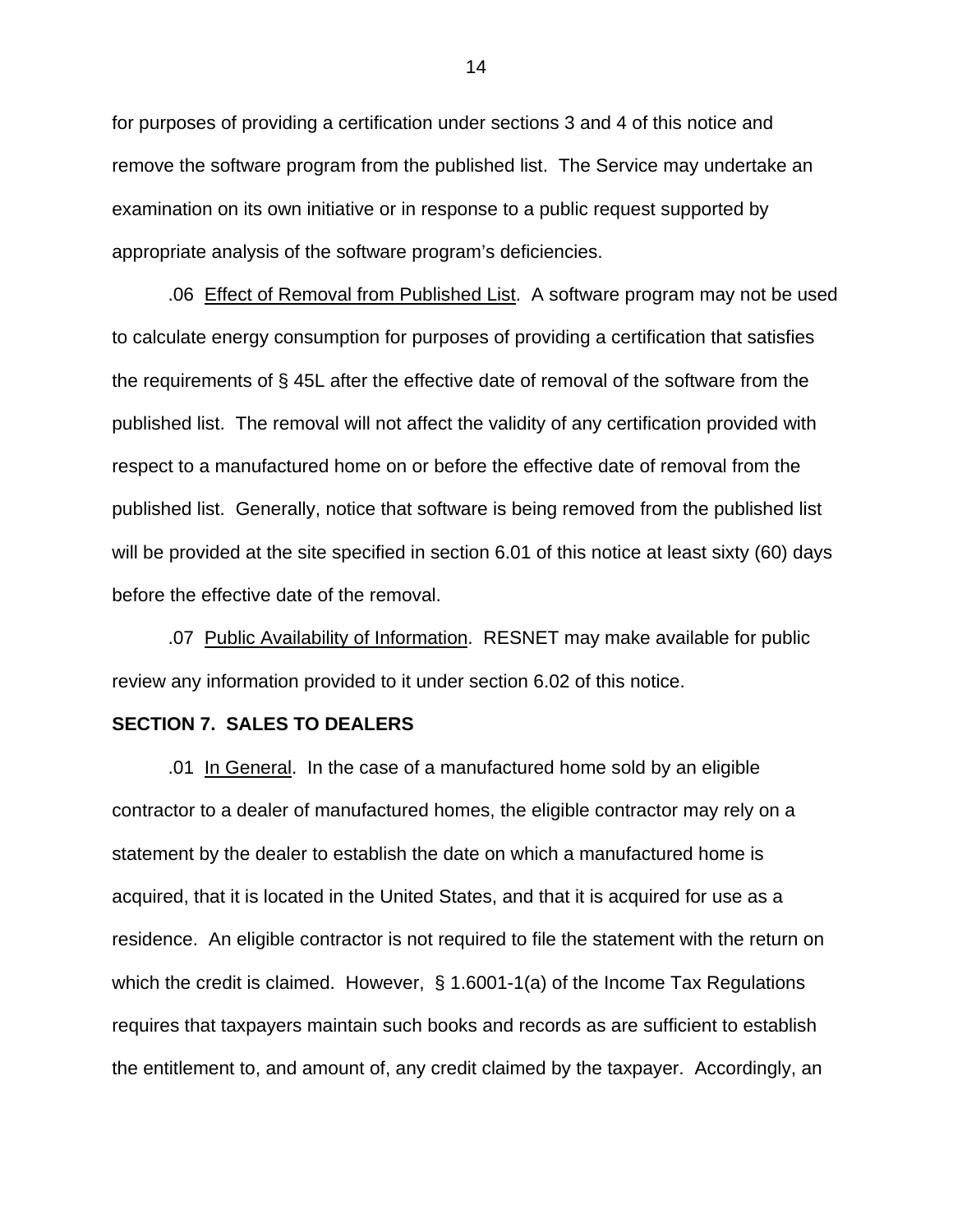eligible contractor claiming a credit under § 45L should retain the statement as part of its records to satisfy this requirement, and is not entitled to rely on the statement unless the statement is so retained.

 .02 Content of Statement. The eligible contractor may not rely on the statement by the dealer unless the statement specifies the date of the retail sale of the manufactured home, that the dealer delivered the manufactured home to the purchaser at an address in the United States, and that the dealer has no knowledge of any information suggesting that the purchaser will use the manufactured home other than as a residence. The statement must also contain the following information:

(1) The name, address, and telephone number of the dealer.

(2) A declaration, applicable to the statement made by the dealer and any accompanying documents, signed by a person currently authorized to bind the dealer in such matters, in the following form:

"Under penalties of perjury, I declare that, to the best of my knowledge and belief, the facts presented with respect to this sale transaction are true, correct, and complete."

#### **SECTION 8. PAPERWORK REDUCTION ACT**

The collections of information contained in this notice have been reviewed and approved by the Office of Management and Budget in accordance with the Paperwork Reduction Act (44 U.S.C. 3507) under control number 1545-1994.

 An agency may not conduct or sponsor, and a person is not required to respond to, a collection of information unless the collection of information displays a valid OMB control number.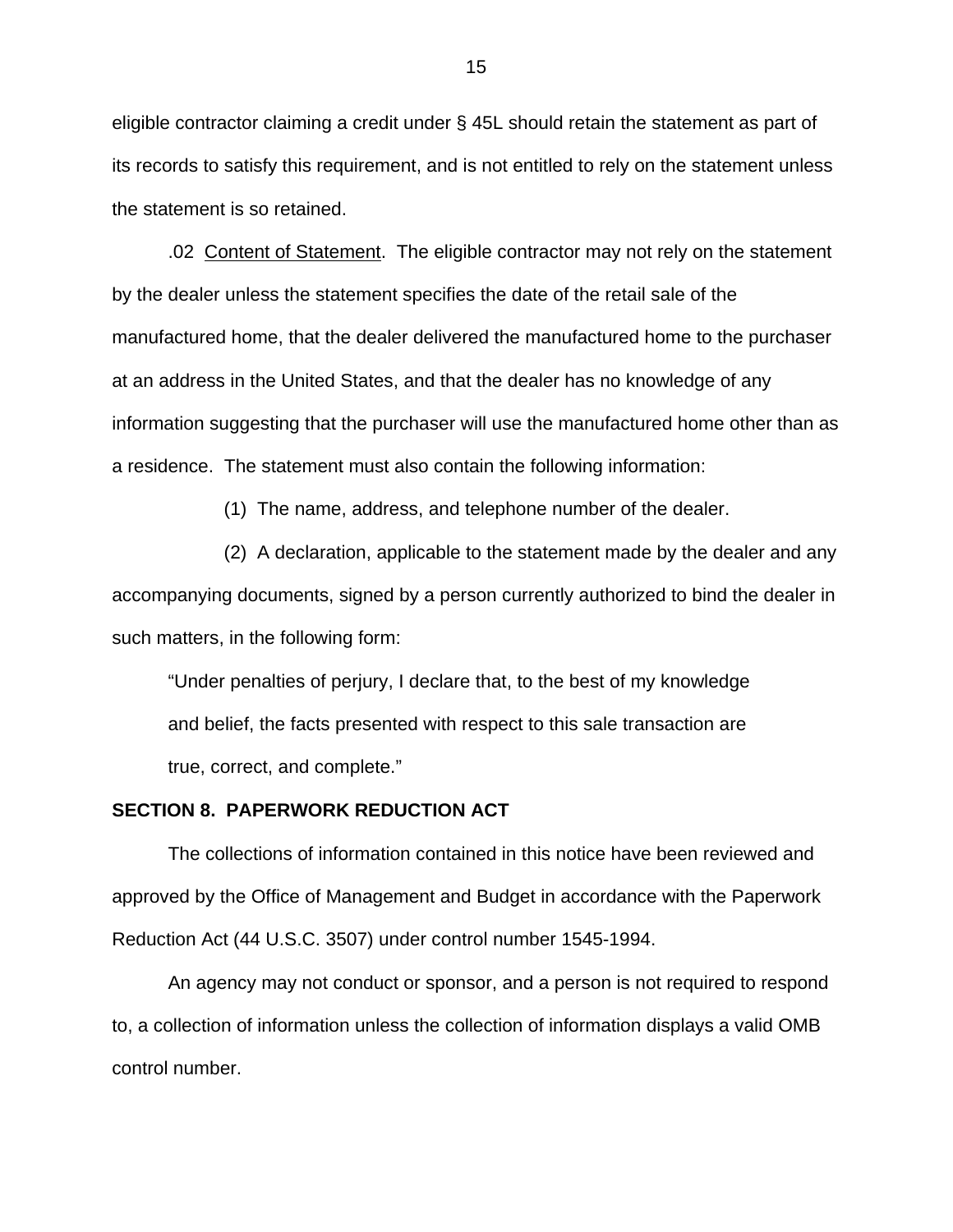The collections of information in this notice are in sections 3, 4, 6, and 7. This information is required to be collected and retained in order to ensure that a manufactured home meets the requirements for the energy efficient home credit under § 45L. This information will be used to determine whether property for which certifications are provided is property that qualifies for the credit. The collection of information is required to obtain a benefit. The likely respondents are corporations, partnerships, and individuals.

The estimated total annual reporting burden is 75 hours.

 The estimated annual burden per respondent varies from 3.5 hours to 5 hours, depending on individual circumstances, with an estimated average burden of 4 hours to complete the certification required under this notice. The estimated number of respondents is 15.

The estimated annual frequency of responses is on occasion.

 Books or records relating to a collection of information must be retained as long as their contents may become material in the administration of any Internal Revenue law. Generally, tax returns and tax return information are confidential, as required by 26 U.S.C. 6103.

#### **SECTION 9. EFFECT ON OTHER DOCUMENTS**

 Notice 2006-28, as updated by Announcement 2006-88, is clarified and superseded. Announcement 2006-88 is also clarified and superseded.

## **SECTION 10. EFFECTIVE DATE**

 This notice applies with respect to certifications provided after February 29, 2008. Taxpayers may apply the provisions of this notice with respect to certifications provided